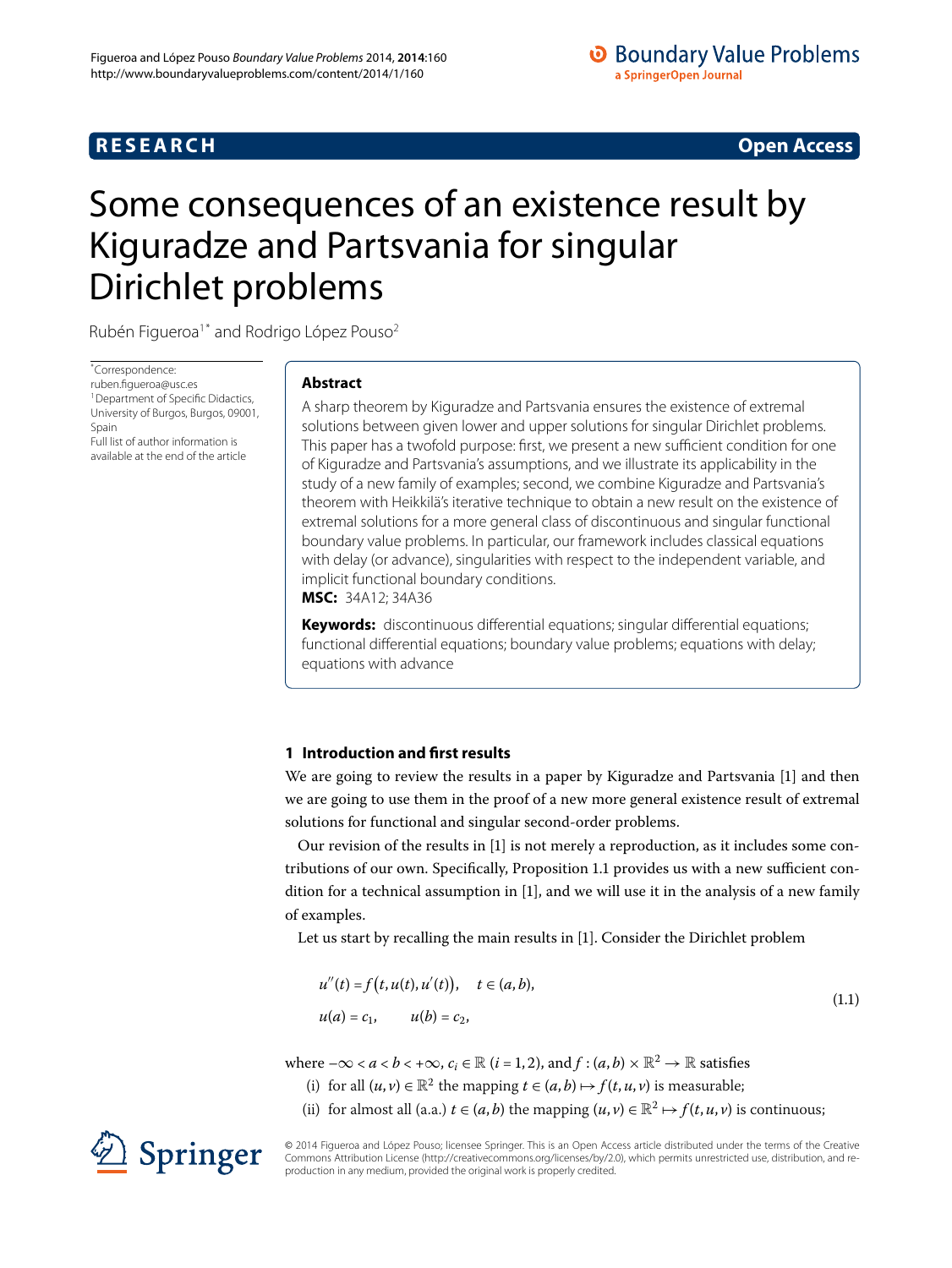(iii) for every  $r > 0$  the function defined almost everywhere by

<span id="page-1-0"></span>
$$
f_r^*(t) = \max \{ |f(t, u, v)| : |u| + |v| \le r \}
$$

is integrable on  $[a + \varepsilon, b - \varepsilon]$  for every sufficiently small  $\varepsilon > 0$ .

Let  $AC<sub>loc</sub>(a, b)$  denote the set of all real valued functions which are absolutely continuous over each compact subinterval of (*a*, *b*).

**Definition 1.1** (Kiguradze [2[,](#page-12-3) 3[\]](#page-12-4)) A lower (upper) solution of (1.1) is a function  $\sigma$  :  $(a, b) \rightarrow$ R such that

(a)  $\sigma \in AC_{\text{loc}}(a, b)$  and  $\sigma'$  admits the representation

$$
\sigma'(t) = \gamma(t) + \gamma_0(t),
$$

where  $\gamma \in AC_{\text{loc}}(a, b)$  and  $\gamma_0 : (a, b) \to \mathbb{R}$  is a nondecreasing (nonincreasing) function whose first derivative is equal to zero almost everywhere on (*a*, *b*);

(b) the inequality

$$
f(t, \sigma(t), \sigma'(t)) \leq \sigma''(t) \qquad \big(f\big(t, \sigma(t), \sigma'(t)\big) \geq \sigma''(t)\big)
$$

holds almost everywhere on (*a*, *b*);

(c) the limits  $\sigma(a^+)$  and  $\sigma(b^-)$  exist and

$$
\sigma\big(a^+\big)\leq c_1,\qquad \sigma\big(b^-\big)\leq c_2\qquad \big(\sigma\big(a^+\big)\geq c_1,\sigma\big(b^-\big)\geq c_2\big).
$$

The previous definitions are very general and allow downwards (upwards) corners in the graphs of the lower (upper) solutions. Readers are referred to  $[4-6]$  $[4-6]$  for similar definitions.

We say that  $u : (a, b) \to \mathbb{R}$  is a solution of (1.1) if it is both a lower and an upper solution, and we are interested in solutions of  $(1.1)$  $(1.1)$  $(1.1)$  which are extremal in the following sense.

#### **Definition 1.2** Let  $Y \subset AC_{loc}(a, b)$ .

We say that a solution  $\hat{u}$  of (1[.](#page-0-1)1) is the greatest (smallest) solution of (1.1) in *Y* if  $\hat{u} \in Y$ and  $\hat{u} \ge u$  ( $\hat{u} \le u$ ) on (*a*, *b*) for any other solution  $u \in Y$ .

When both the smallest and the greatest solutions of  $(1.1)$  $(1.1)$  $(1.1)$  in *Y* exist we call them the extremal solutions of  $(1.1)$  in *Y*.

The main contribution in  $[1]$  concerns the existence of extremal solutions of  $(1.1)$  in the presence of lower and upper solutions  $\sigma_1$  and  $\sigma_2$ . Kiguradze and Partsvania proved their existence result for nonlinearities which belong to the class  $B(\sigma_1, \sigma_2)$  defined as follows: a function  $f : (a, b) \times \mathbb{R}^2 \to \mathbb{R}$  belongs to  $B(\sigma_1, \sigma_2)$  if there exist two constants,  $a_0 \in (a, b)$ ,  $b_0 \in (a_0, b)$  and a function  $\rho \in L^1([a, b], [0, +\infty))$  such that  $\rho$  is continuous in  $(a, b)$  and for any  $t_1 \in (a, a_0)$ ,  $t_2 \in (b_0, b)$  and continuous  $\eta : (a, b) \rightarrow [0, 1]$ , an arbitrary solution  $u$ :  $(t_1, t_2) \rightarrow \mathbb{R}$  of the differential equation

$$
u''(t) = \eta(t) f(t, u(t), u'(t))
$$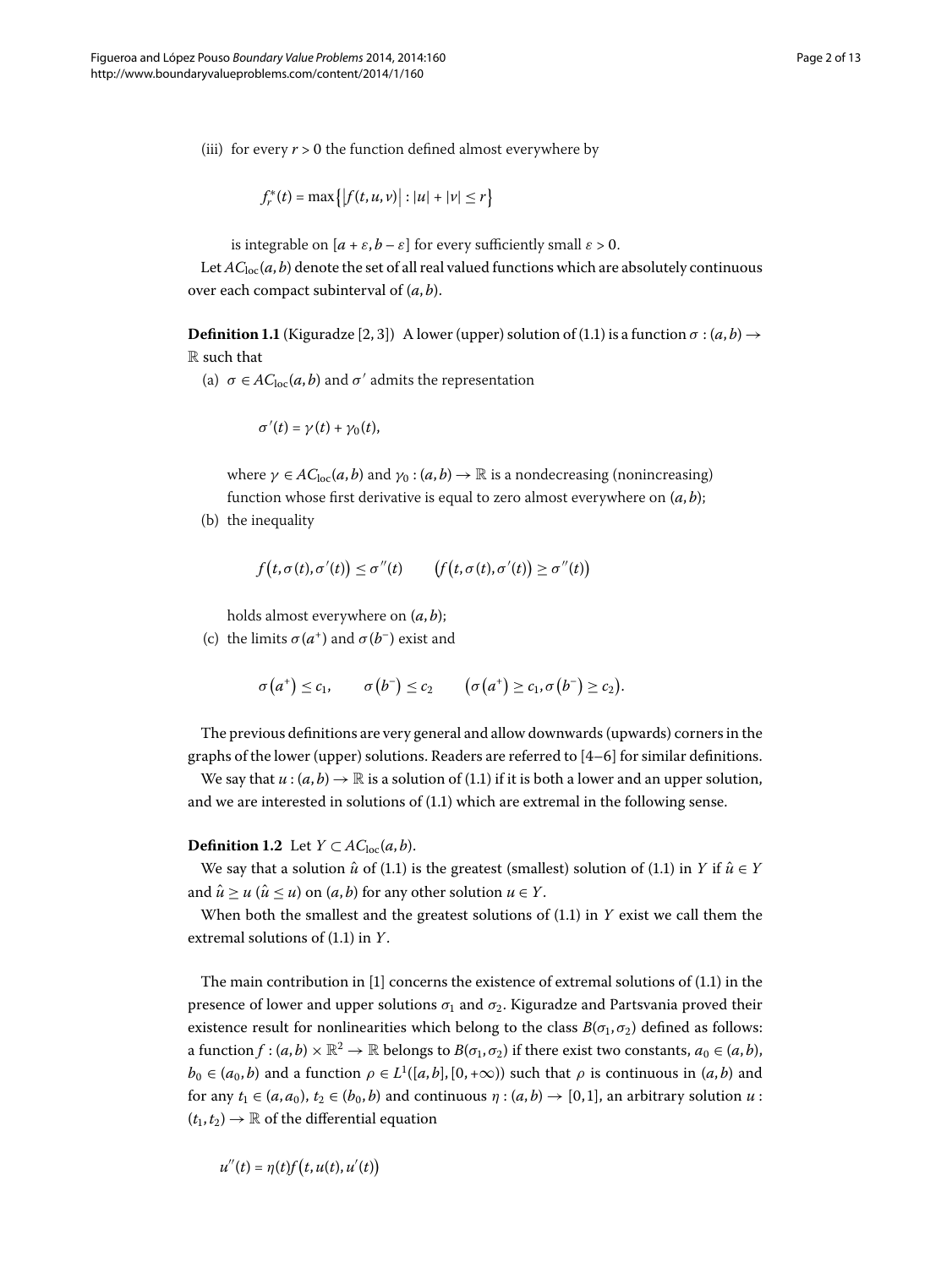such that  $\sigma_1(t) \le u(t) \le \sigma_2(t)$  for  $t_1 \le t \le t_2$  admits the estimate

<span id="page-2-0"></span>
$$
|u'(t)| \le \rho(t) \quad \text{for } t_1 \le t \le t_2.
$$

The main result in [1] reads as follows.

**Theorem 1.1** [1[,](#page-12-2) Theorem 1] *Let*  $f$  :  $(a, b) \times \mathbb{R}^2 \to \mathbb{R}$  *be a function satisfying* (i), (ii), *and* (iii) and assume that  $\sigma_1$  and  $\sigma_2$  are lower and upper solutions of (1[.](#page-0-1)1) such that  $\sigma_1(t) \leq \sigma_2(t)$ *for all t*  $\in$  (*a*, *b*)[.](#page-0-1) *If f*  $\in$  *B*( $\sigma$ <sub>1</sub>, $\sigma$ <sub>2</sub>), *then* (1.1) *has extremal solutions in the set* 

$$
[\sigma_1,\sigma_2]=\big\{\xi\in AC_{\text{loc}}(a,b):\sigma_1(t)\leq \xi(t)\leq \sigma_2(t)\text{ for all }t\in(a,b)\big\}.
$$

Notice that the condition  $f \in B(\sigma_1, \sigma_2)$  implies, moreover, that the solutions provided by the previous theorem satisfy the estimate

<span id="page-2-1"></span>
$$
|u'(t)| \le \rho(t) \quad \text{for all } t \in (a, b).
$$

The condition '*f*  $\in B(\sigma_1, \sigma_2)$ ' is hard to check in practice. For that reason, the authors included some sufficient hypotheses which imply it. One of them is a one-sided Nagumo condition, in the spirit of [\[](#page-12-4)3[\]](#page-12-2). The following is a slight modification of Corollary  $1<sub>1</sub>$  in [1].

**Corollary 1.1** Assume that there exist  $\sigma_1$ ,  $\sigma_2$  which are, respectively, a lower and an up*per solution of problem* (1[.](#page-0-1)1) *such that*  $\sigma_1(t) \leq \sigma_2(t)$  *for all*  $t \in (a, b)$  *and that the following conditions hold*:

- $(H_1)$  *For each*  $u \in [\inf_{t \in (a,b)} \sigma_1(t), \sup_{t \in (a,b)} \sigma_2(t)]$  *and all*  $v \in \mathbb{R}$  *the mapping*  $t \in (a,b) \mapsto$ *f* (*t*,*u*, *v*) *is measurable*.
- $(H_2)$  *For almost all*  $t \in (a, b)$ , *all*  $u \in [\sigma_1(t), \sigma_2(t)]$  *and all*  $v \in \mathbb{R}$  *the functions*  $f(t, \cdot, v)$  *and*  $f(t, u, \cdot)$  *are continuous.*
- $(H_3)$  *For every*  $r > 0$  *the function*

<span id="page-2-3"></span>
$$
f_r^*(t) = \max\{|f(t, u, v)| : |u| + |v| \le r\}
$$

*is integrable on*  $[a + \varepsilon, b - \varepsilon]$  *for every sufficiently small*  $\varepsilon > 0$ .

 $(H_4)$  *There exist*  $a_0 \in (a, b)$ ,  $b_0 \in (a_0, b)$ ,  $\psi \in L^1_{loc}((a, b), [0, +\infty))$ , and  $\varphi \in C(\mathbb{R}, (0, +\infty))$ *such that for a.a.*  $t \in (a, b_0)$ , *all*  $u \in [\sigma_1(t), \sigma_2(t)]$  *and all*  $v \in \mathbb{R}$  *we have* 

<span id="page-2-4"></span>
$$
f(t, u, v) \operatorname{sgn} v \ge -\psi(t)\varphi(v),\tag{1.2}
$$

*and for a.a.*  $t \in (a_0, b)$ , *all*  $u \in [\sigma_1(t), \sigma_2(t)]$  *and all*  $v \in \mathbb{R}$  *we have* 

<span id="page-2-2"></span>
$$
f(t, u, v) \operatorname{sgn} v \le \psi(t)\varphi(v). \tag{1.3}
$$

*Moreover*, *for*

$$
r = \max\left\{\frac{\sigma_2(a_0) - \sigma_1(b_0)}{b_0 - a_0}, \frac{\sigma_2(b_0) - \sigma_1(a_0)}{b_0 - a_0}\right\},\tag{1.4}
$$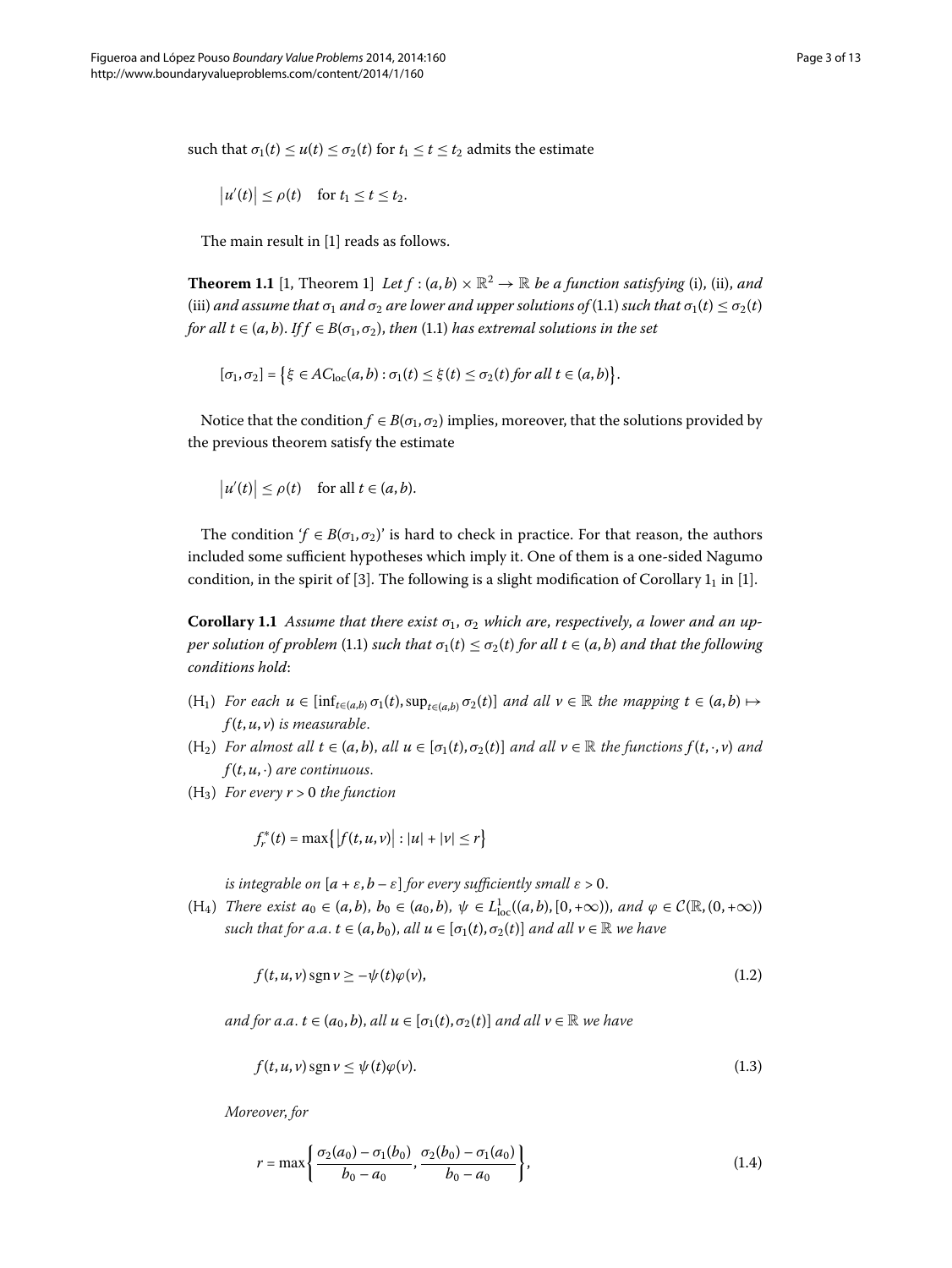*there exists a continuous function*  $\rho$  :  $(a,b) \rightarrow [r,+\infty)$  *such that*  $\rho \in L^1(a,b)$  *and for all*  $t \in (a, b)$  *we have* 

<span id="page-3-1"></span>
$$
\min\left\{\int_{-\rho(t)}^{-r}\frac{dv}{\varphi(v)},\int_{r}^{\rho(t)}\frac{dv}{\varphi(v)}\right\} > \max\left\{\int_{a_0}^{t}\psi(s)\,ds,\int_{t}^{b_0}\psi(s)\,ds\right\}.\tag{1.5}
$$

*Then problem* (1[.](#page-0-1)1) *has the extremal solutions in*  $[\sigma_1, \sigma_2]$ *. Moreover, if u is a solution of*  $(1.1)$  $(1.1)$  $(1.1)$  such that  $\sigma_1 \leq u \leq \sigma_2$ , then  $|u'(t)| \leq \rho(t)$  for all  $t \in (a, b)$ .

*Proof* We only have to show that  $f \in B(\sigma_1, \sigma_2)$  and then the conclusion follows from The-orem 1[.](#page-2-0)1. To do this, let  $t_1$ ,  $t_2$  be such that  $a < t_1 < a_0 < b_0 < t_2 < b$ ,  $\eta \in \mathcal{C}((a, b), [0, 1])$ , and  $u \in [\sigma_1, \sigma_2]$  is an arbitrary solution of the differential equation

$$
u''(t) = \eta(t)f(t, u(t), u'(t))
$$
 for a.a.  $t \in [t_1, t_2]$ .

We claim that  $|u'(t)| \le \rho(t)$  for all  $t \in [t_1, t_2]$ . Indeed, as

$$
-r\leq \frac{\sigma_1(b_0)-\sigma_2(a_0)}{b_0-a_0}\leq \frac{u(b_0)-u(a_0)}{b_0-a_0}\leq \frac{\sigma_2(b_0)-\sigma_1(a_0)}{b_0-a_0}\leq r,
$$

there exists  $\tau_0 \in [a_0, b_0]$  such that  $u'(\tau_0) \leq r$ .

Reasoning by contradiction, assume that for some  $\tau_1 \in [t_1, t_2]$  we have  $u'(\tau_1) > \rho(\tau_1)$  and, without loss of generality, that  $u'(t) \ge 0$  for all  $t \in [\tau_0, \tau_1]$  or  $[\tau_1, \tau_0]$ . Then

$$
\int_r^{\rho(\tau_1)} \frac{dv}{\varphi(v)} \leq \int_{u'(\tau_0)}^{u'(\tau_1)} \frac{dv}{\varphi(v)} = \int_{\tau_0}^{\tau_1} \frac{u''(s) ds}{\varphi(u'(s))} = \int_{\tau_0}^{\tau_1} \frac{\eta(s) f(s, u(s), u'(s)) ds}{\varphi(u'(s))},
$$

so, in case  $\tau_0 < \tau_1$ , we have

$$
\int_{r}^{\rho(\tau_1)} \frac{d\nu}{\varphi(\nu)} \leq \int_{\tau_0}^{\tau_1} \eta(s) \psi(s) \, ds \leq \int_{\tau_0}^{\tau_1} \psi(s) \, ds \leq \int_{a_0}^{\tau_1} \psi(s) \, ds,
$$

and if  $\tau_1 < \tau_0$ , then

$$
\int_r^{\rho(\tau_1)} \frac{dv}{\varphi(v)} \leq \int_{\tau_1}^{\tau_0} \eta(s) \psi(s) \, ds \leq \int_{\tau_1}^{\tau_0} \psi(s) \, ds \leq \int_{\tau_1}^{b_0} \psi(s) \, ds.
$$

<span id="page-3-0"></span>The previous two inequalities contradict (1[.](#page-3-1)5), thus proving that  $u'(\tau_1) > \rho(\tau_1)$  is possible for no  $\tau_1 \in [t_1, t_2]$ .

One can prove in an analogous way that  $u'(t) \ge -\rho(t)$  for all  $t \in [t_1, t_2]$ .  $\Box$ 

Finding a function  $\rho(t)$  to check (1.5) with is not easy, but the following proposition quite simplifies that task.

**Proposition 1.1** Let  $\psi \in L^1_{loc}((a, b), [0, +\infty))$ ,  $\varphi \in C(\mathbb{R}, (0, +\infty))$ ,  $a_0 \in (a, b), b_0 \in (a_0, b)$ , *and*  $r > 0$ .

*Define*

$$
\phi_1(x) = \int_r^x \frac{dv}{\varphi(v)} \quad \text{for } x \ge r
$$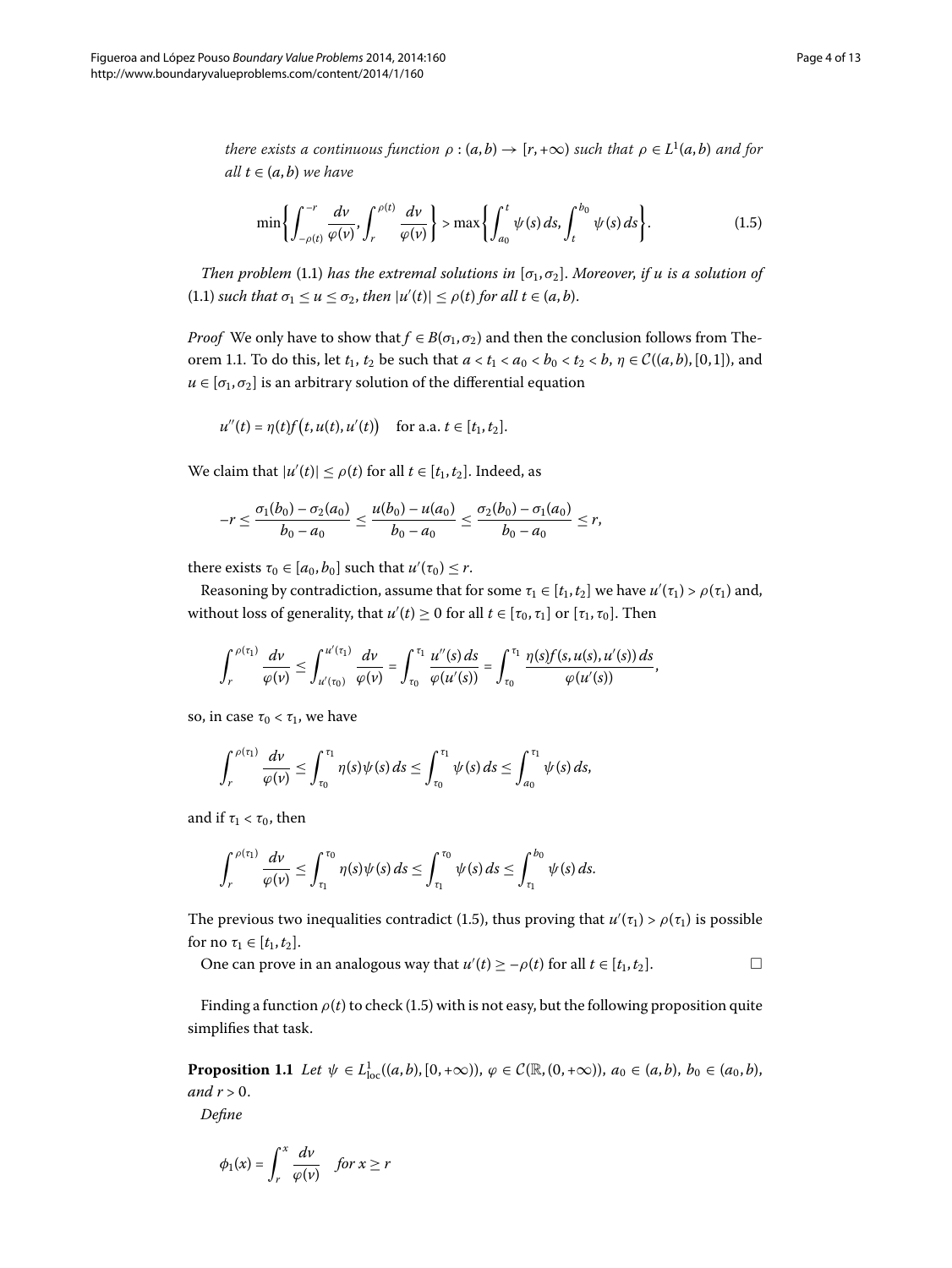*and*

$$
\phi_2(x) = \int_x^{-r} \frac{dv}{\varphi(v)} \quad \text{for } x \leq -r.
$$

*If the functions*

$$
\rho_1(t) = \phi_1^{-1} \left( \max \left\{ \int_{a_0}^t \psi(s) \, ds, \int_t^{b_0} \psi(s) \, ds \right\} + r \right), \quad t \in (a, b),
$$
  

$$
\rho_2(t) = -\phi_2^{-1} \left( \max \left\{ \int_{a_0}^t \psi(s) \, ds, \int_t^{b_0} \psi(s) \, ds \right\} + r \right), \quad t \in (a, b),
$$

*are well defined and integrable in*  $(a, b)$ , *then condition* (1.5) *holds with* 

$$
\rho(t) = \max\big\{\rho_1(t), \rho_2(t)\big\}, \quad t \in (a, b).
$$

*Proof* The assumptions guarantee that  $\rho$  :  $(a, b) \rightarrow [r, +\infty)$  is continuous and integrable. Now let *t*  $\in$  (*a*, *b*) be fixed. If  $\rho$ (*t*) =  $\rho$ <sub>1</sub>(*t*), then

$$
\int_{r}^{\rho(t)} \frac{dv}{\varphi(v)} = \int_{r}^{\rho_1(t)} \frac{dv}{\varphi(v)} = \phi_1(\rho_1(t))
$$
  
=  $\max \left\{ \int_{a_0}^{t} \psi(s) ds, \int_{t}^{b_0} \psi(s) ds \right\} + r$   
>  $\max \left\{ \int_{a_0}^{t} \psi(s) ds, \int_{t}^{b_0} \psi(s) ds \right\}.$ 

On the other hand, the identity  $\rho(t) = \rho_1(t)$  yields  $\rho_1(t) \ge \rho_2(t)$ ; hence

$$
\int_{-\rho(t)}^{-r} \frac{dv}{\varphi(v)} = \int_{-\rho_1(t)}^{-r} \frac{dv}{\varphi(v)} \ge \phi_2(-\rho_2(t)) > \max \bigg\{ \int_{a_0}^{t} \psi(s) \, ds, \int_{t}^{b_0} \psi(s) \, ds \bigg\}.
$$

<span id="page-4-0"></span>The proof is similar if  $\rho(t) = \rho_2(t)$ .

We close this section with a new example of the applicability of Kiguradze and Partsva-  
nia's results. Notice how our Proposition 1.1 simplifies the verification of condition 
$$
(H_4)
$$
  
in Corollary 1.1.

**Example 1.1** For every  $n \in \mathbb{N}$  and every  $\lambda \in (1, +\infty)$  the singular Dirichlet problem

$$
u''(t) = f(t, u(t), u'(t)) = \frac{u^n(t)u'(t)}{\lambda t(1-t)}, \quad t \in (0,1),
$$
\n(1.6)

$$
u(0) = -1, \qquad u(1) = 1,\tag{1.7}
$$

has the extremal solutions between the lower solution  $\sigma_1 \equiv -1$  and the upper solution  $\sigma_2 \equiv 1$ .

Conditions  $(H_1)$  through  $(H_3)$  in Corollary 1[.](#page-2-1)1 are obviously satisfied. The hardest part concerns showing that  $(H_4)$  is satisfied with, for instance, the following choice of the functions and the constants: let us define  $\psi(t) = 1/[t(1-t)]$  for all  $t \in (0,1)$ ,  $\varphi(v) = (|v| + 1)/\lambda$  for all  $v \in \mathbb{R}$ ,  $a_0 = 1/4$ ,  $b_0 = 1/2$ , and, according to (1.4),  $r = 8$ .

 $\Box$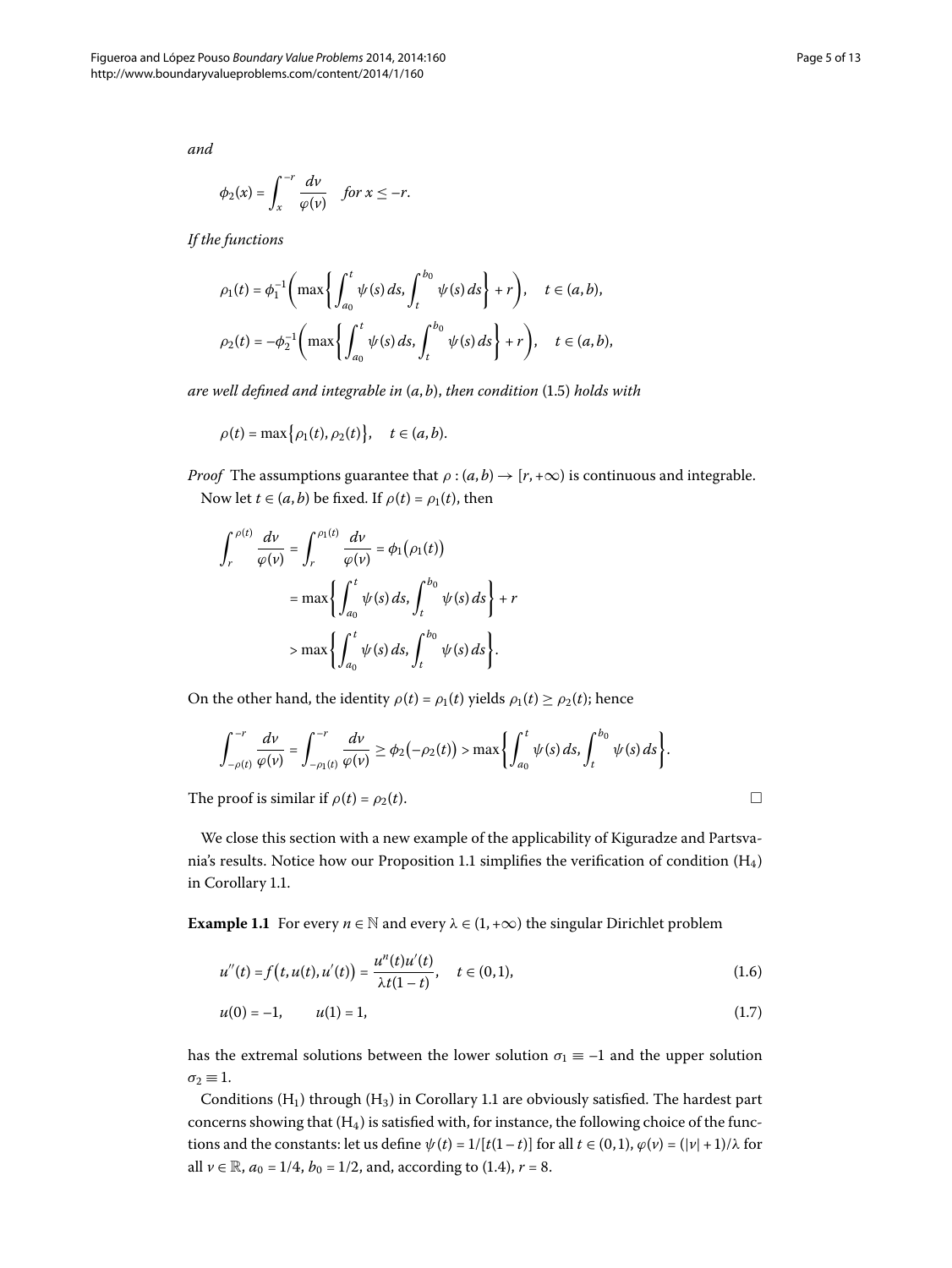First, notice that for all  $t \in (0,1)$ , all  $v \in \mathbb{R}$  and all  $u \in [\sigma_1, \sigma_2] = [-1,1]$  we have

$$
\left|f(t,u,v)\right|=\frac{|u|^n|v|}{\lambda t(1-t)}\leq \psi(t)\varphi(v),
$$

and this implies  $(1.2)$  $(1.2)$  $(1.2)$  and  $(1.3)$ .

Let us use now Proposition 1[.](#page-3-1)1 to show that  $(1.5)$  is satisfied too. First, we have to define a function on  $[r, +\infty) = [8, +\infty)$  by

$$
\phi_1(x) = \int_r^x \frac{dv}{\varphi(v)} = \int_8^x \frac{\lambda}{v+1} dv = \lambda \ln \frac{x+1}{9},
$$

and for all  $x \leq -r = -8$  we define

$$
\phi_2(x) = \int_x^{-r} \frac{dv}{\varphi(v)} = \lambda \ln \frac{1-x}{9} = \phi_1(-x).
$$

Now we have to check that the following (continuous) functions are also integrable on  $(0, 1)$ :

$$
\rho_1(t) = \phi_1^{-1} \bigg( \max \bigg\{ \int_{1/4}^t \psi(s) \, ds, \int_t^{1/2} \psi(s) \, ds \bigg\} + 8 \bigg), \quad t \in (0, 1),
$$
  

$$
\rho_2(t) = -\phi_2^{-1} \bigg( \max \bigg\{ \int_{1/4}^t \psi(s) \, ds, \int_t^{1/2} \psi(s) \, ds \bigg\} + 8 \bigg), \quad t \in (0, 1).
$$

Notice that the relation between  $\phi_1$  and  $\phi_2$  implies that  $\rho_2(t) = \rho_1(t)$  for all  $t \in (0,1)$ , so our problem reduces to proving that  $\rho_1$  is integrable.

For all  $t \in (0, 1/4)$  we have

$$
\int_{1/4}^t \psi(s) \, ds < 0,
$$

and therefore

$$
\max\left\{\int_{1/4}^t \psi(s) \, ds, \int_t^{1/2} \psi(s) \, ds\right\} = \int_t^{1/2} \psi(s) \, ds = \ln \frac{1-t}{t}.
$$

Hence,

$$
\rho_1(t) = 9e^{8/\lambda} \left(\frac{1-t}{t}\right)^{1/\lambda} - 1 \quad \text{for all } t \in (0, 1/4),
$$

which is integrable on  $(0, 1/4)$  because  $1/\lambda \in (0, 1)$ .

Similar computations show that  $\rho_1$  is integrable on (1/2,1), and then it is integrable on the whole of  $(0, 1)$  because it is continuous[.](#page-3-0) Hence, Proposition 1.1 ensures that condition (1[.](#page-3-1)5) holds with  $\rho = \rho_1$ .

#### **2 Singular functional problems**

In this section we are concerned with a generalization of problem  $(1.1)$  $(1.1)$  $(1.1)$  which includes both past and future dependence. To do so, let us fix  $r_-, r_+ \geq 0$ , define

$$
\mathcal{Y} = \big\{ \gamma : [a - r_-, b + r_+] \to \mathbb{R} : \gamma \text{ is continuous and } \gamma_{(a,b)} \in AC_{\text{loc}}(a,b) \big\},\
$$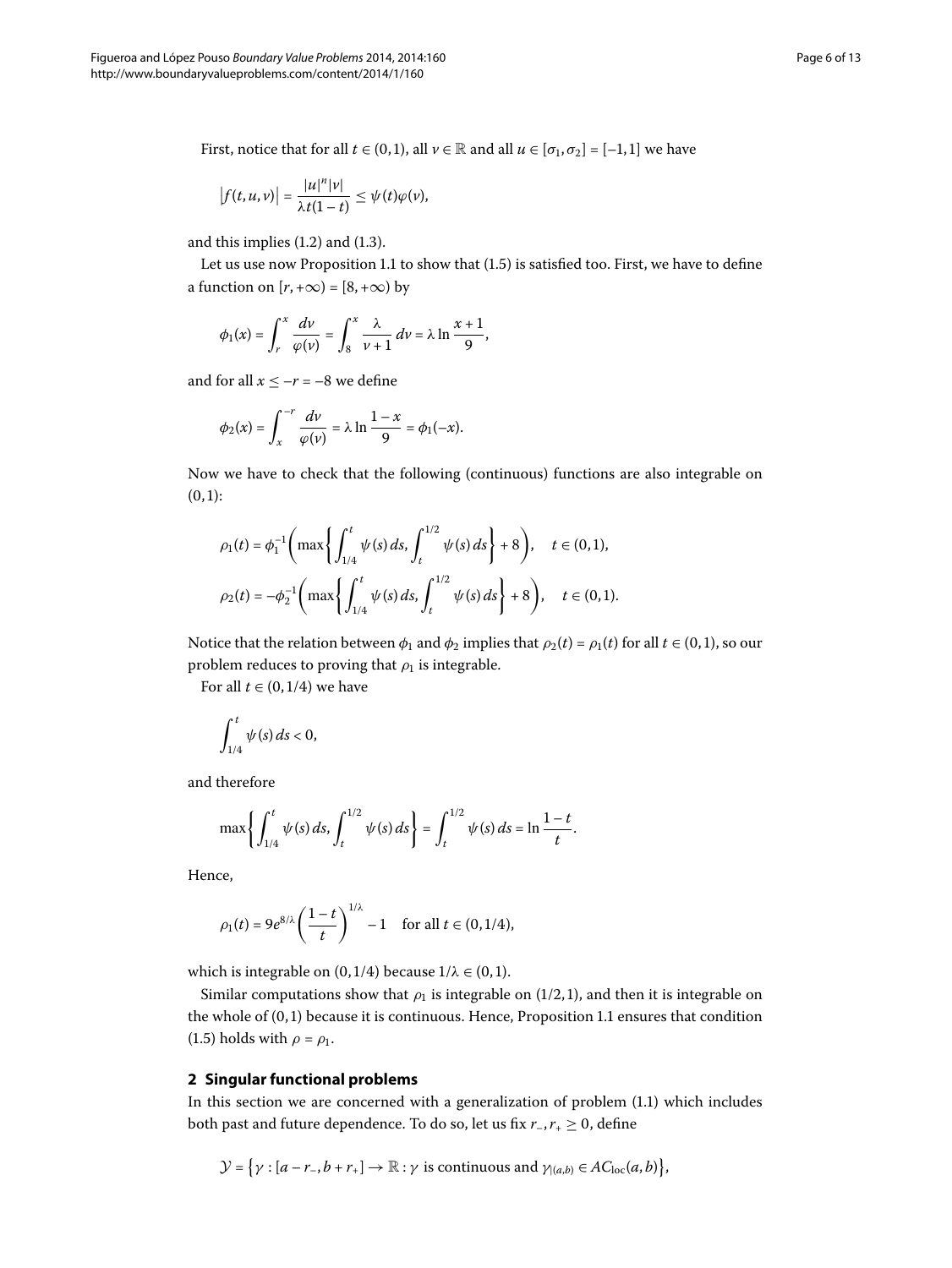and consider the problem

<span id="page-6-0"></span>
$$
\begin{cases}\n u''(t) = f(t, u(t), u'(t), u) & \text{for a.a. } t \in (a, b), \\
u(t) = B_-(t, u(t), u) & \text{for all } t \in I_- = [a - r_-, a], \\
u(t) = B_+(t, u(t), u) & \text{for all } t \in I_+ = [b, b + r_+],\n\end{cases}
$$
\n(2.1)

where  $f : (a, b) \times \mathbb{R}^2 \times \mathcal{Y} \to \mathbb{R}$  and  $B_{\pm} : I_{\pm} \times \mathbb{R} \times \mathcal{Y} \to \mathbb{R}$ .

Notice that, in general, solutions of (1.1) are defined on an interval which is greater than  $(a, b)$  and, moreover, the differential equation depends upon the behavior of the solution in that extended interval. This implies, in particular, that we can study equations with deviated arguments of the form

$$
u''(t) = f(t, u(t), u(\tau(t))),
$$

where  $\tau : t \in (a, b) \rightarrow [a-r_-, b+r_+]$  is measurable. Moreover, classical start-final functions for problems with delay or advance are also included in  $(2.1)$  $(2.1)$  $(2.1)$ : we only have to take

$$
B_{-}(t, u(t), u) = \phi_{-}(t), \qquad B_{+}(t, u(t), u) = \phi_{+}(t),
$$

where *φ*– and *φ*<sup>+</sup> represent, respectively, the initial and the final state of the solution. Problem  $(2.1)$  $(2.1)$  $(2.1)$  also includes multipoint boundary conditions, which have received a lot of attention in the last few years; see  $[7, 8]$ .

We begin by introducing the concepts of lower and upper solutions for problem  $(2.1)$ . We do this simply by extending Definition 1[.](#page-1-0)1 in the obvious way.

**Definition 2.1** We say that  $\sigma \in \mathcal{Y}$  is a lower solution (respectively, an upper solution) of problem  $(2.1)$  if it satisfies the following conditions:

(a)  $\sigma_{|(a,b)} \in AC_{loc}(a,b)$  and  $\sigma'$  admits the representation

$$
\sigma'(t)=\gamma(t)+\gamma_0(t),
$$

where  $\gamma \in AC_{\text{loc}}(a, b)$  and  $\gamma_0 : (a, b) \to \mathbb{R}$  is a nondecreasing (respectively, nonincreasing) function whose first derivative is equal to zero almost everywhere on  $(a, b)$ ;

(b) the inequality

$$
f(t, \sigma(t), \sigma'(t), \sigma) \leq \sigma''(t) \qquad \left(\text{respectively, } f(t, \sigma(t), \sigma'(t), \sigma) \geq \sigma''(t)\right)
$$

holds almost everywhere on (*a*, *b*);

(c) for all  $t \in I$ <sub>–</sub> we have

 $\sigma(t) \leq B_-(t, \sigma(t), \sigma)$  (respectively,  $\sigma(t) \geq B_-(t, \sigma(t), \sigma)$ ),

and for all  $t \in I_+$  we have

$$
\sigma(t) \leq B_+(t, \sigma(t), \sigma) \qquad \text{(respectively, } \sigma(t) \geq B_+(t, \sigma(t), \sigma)\text{)}.
$$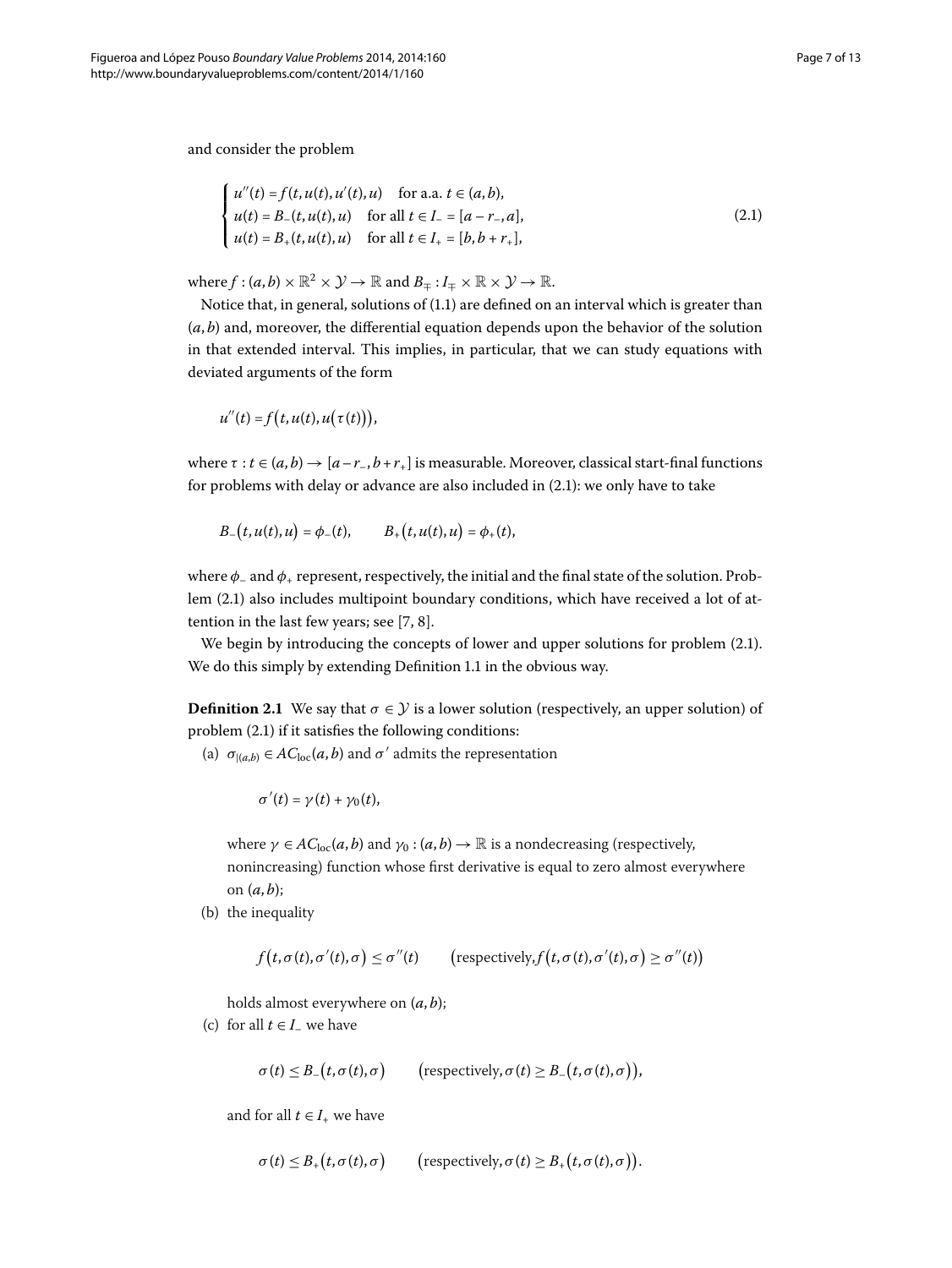<span id="page-7-0"></span>Our existence result for (2.1) will be proven by means of Kiguradze and Partsvania's results described in the previous section along with Heikkilä's generalized iterative technique. The following result will be essential.

<span id="page-7-2"></span>**Lemma 2.1** [\[](#page-12-9)9, Theorem 1.2.2] *Let* Y *be a subset of an ordered metric space* X,  $[\alpha, \beta]$ *a* nonempty order interval in Y, and  $G : [\alpha, \beta] \to [\alpha, \beta]$  *a* nondecreasing mapping. If  ${Gu_n}_{n=1}^\infty$  *converges in*  $\mathcal Y$  *whenever*  ${u_n}_{n=1}^\infty$  *is a monotone sequence in*  $[\alpha, \beta]$ , *then* G has *in* [*α*,*β*] *the extremal fixed points*, *u*<sup>∗</sup> *and u*∗, *which satisfy*

<span id="page-7-1"></span>
$$
u_* = \min\{u : Gu \le u\}, \qquad u^* = \max\{u : u \le Gu\}. \tag{2.2}
$$

We are at last in a position to introduce and prove our main result.

**Theorem 2[.](#page-6-0)1** Let  $\sigma_1$  and  $\sigma_2$  be, respectively, a lower and an upper solution of problem (2.1) *such that*  $\sigma_1 \leq \sigma_2$  *on*  $[a - r_-, b + r_+]$ , *put* 

$$
[\sigma_1, \sigma_2] = \{ \gamma \in \mathcal{Y} : \sigma_1(t) \leq \gamma(t) \leq \sigma_2(t) \text{ for all } t \in [a-r_-, b+r_+] \},\
$$

*and assume that the following conditions hold*:

- $(F_1)$  *For each*  $\gamma \in [\sigma_1, \sigma_2]$  *the mapping*  $f_\gamma(t, u, v) = f(t, u, v, \gamma)$  *satisfies conditions* (i), (ii), *and* (iii), and  $f_\gamma \in B(\sigma_1, \sigma_2)$  *uniformly in*  $\gamma \in [\sigma_1, \sigma_2]$ *, in the sense that the function*  $\rho$  *does not depend on γ* .
- $(F_2)$  For a.a.  $t \in (a, b)$ , all  $u \in [\sigma_1(t), \sigma_2(t)]$  and all  $v \in \mathbb{R}$  the mapping  $f(t, u, v, \cdot)$  is nonin*creasing on*  $[\sigma_1, \sigma_2]$ .
- (B<sub>1</sub>) For each  $\varepsilon > 0$  there exists  $\delta > 0$  such that for any  $t, s \in I_{\pm}$  the inequality  $|t s| < \delta$ *implies*

$$
\left|B_{\mp}(t,u,\gamma)-B_{\mp}(s,u,\gamma)\right|<\varepsilon
$$

*for all*  $u \in [\min_{I_{\pm}} \sigma_1, \max_{I_{\pm}} \sigma_2]$  *and all*  $\gamma \in [\sigma_1, \sigma_2]$ .

 $(B_2)$  *There exists*  $\lambda \in [0, 1)$  *such that for all*  $t \in I_{\pm}$  *and all*  $\gamma \in [\sigma_1, \sigma_2]$  *we have* 

$$
\left|B_{\mp}(t,u,\gamma)-B_{\mp}(t,\nu,\gamma)\right|\leq\lambda|u-\nu|\quad\left(u,\nu\in\left[\min_{I_{\mp}}\sigma_1,\max_{I_{\mp}}\sigma_2\right]\right).
$$

 $(B_3)$  *For all*  $t \in I_{\mp}$  *and all*  $u \in [\min_{I_{\mp}} \sigma_1, \max_{I_{\mp}} \sigma_2]$ , *the mapping*  $B_{\mp}(t, u, \cdot)$  *is nondecreasing*  $in$  [ $\sigma_1, \sigma_2$ ].

*Then problem* (2.1) *has extremal solutions in*  $[\sigma_1, \sigma_2]$ *.* 

*Proof* Consider the set  $\mathcal{X} = \{ \gamma : [a - r_-, b + r_+] \to \mathbb{R} : \gamma \text{ is continuous} \}$ , which becomes an ordered metric space (in fact, a Banach space) when endowed with the supremum norm and the pointwise ordering. In  $\mathcal X$  consider the subset  $\mathcal Y$  and the ordered interval  $[\sigma_1, \sigma_2] \subset \mathcal{Y}$ . Now, define an operator  $G : [\sigma_1, \sigma_2] \to [\sigma_1, \sigma_2]$  as follows: for each  $\gamma \in [\sigma_1, \sigma_2]$ , *G* $\gamma$  is the greatest solution in [ $\sigma$ <sub>1</sub>,  $\sigma$ <sub>2</sub>] of the Dirichlet problem

$$
(P_{\gamma}) \quad \begin{cases} u''(t) = f_{\gamma}(t, u(t), u'(t)) = f(t, u(t), u'(t), \gamma) & \text{for a.a. } t \in (a, b), \\ u(t) = \Gamma_{-}(t) & \text{for all } t \in [a - r_{-}, a], \\ u(t) = \Gamma_{+}(t) & \text{for all } t \in [b, b + r_{+}], \end{cases}
$$
\n(2.3)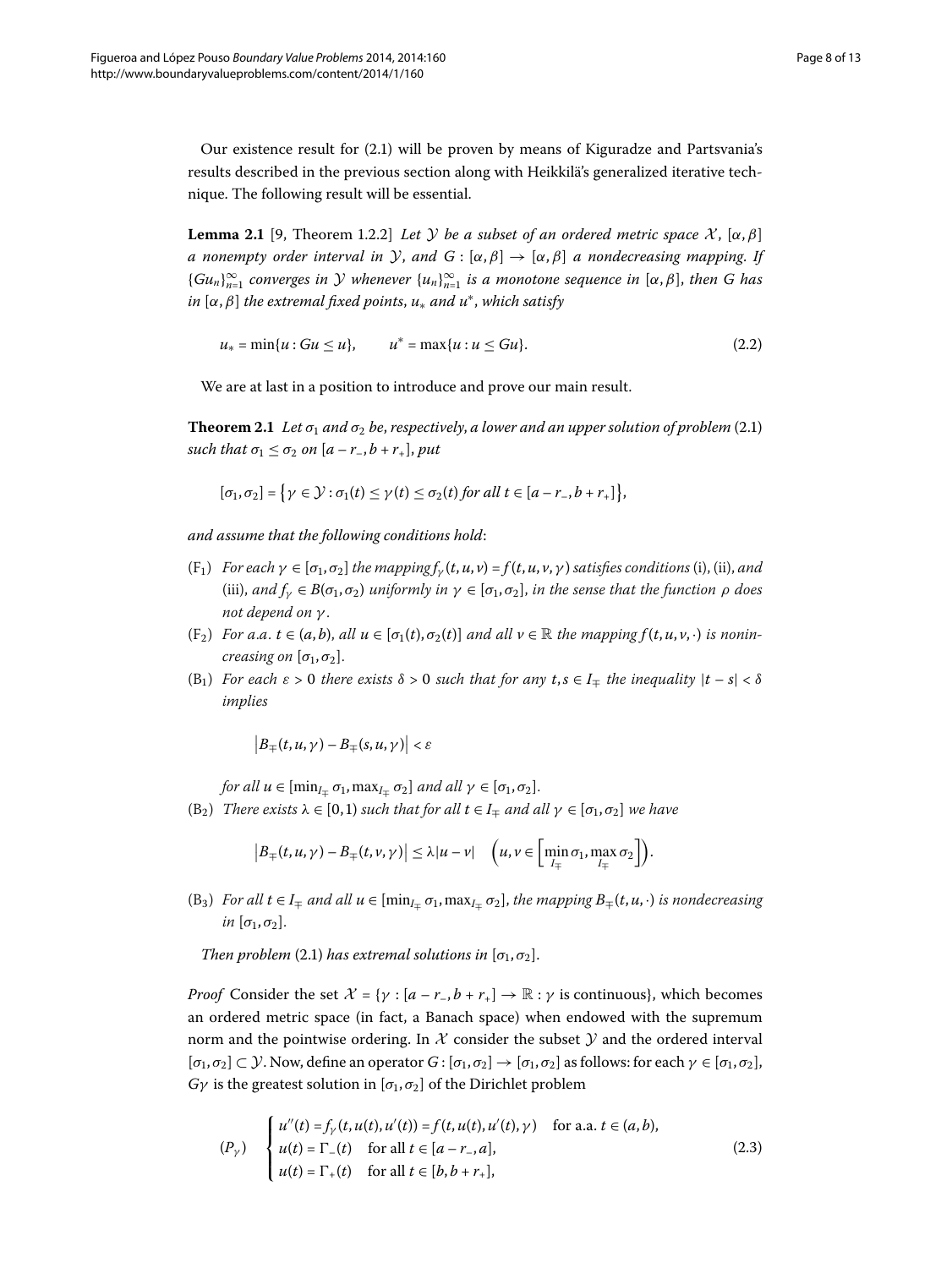where for each  $t \in [a-r_-, a]$  (respectively, each  $t \in [b, b+r_+]$ ),  $\Gamma_-(t)$  (respectively,  $\Gamma_+(t)$ ) is the unique fixed point  $x \in [\sigma_1(t), \sigma_2(t)]$  of the contractive mapping  $B_-(t, \cdot, \gamma)$  (respectively,  $B_+(t,\cdot,\gamma)$ ).

*Claim* 1: *Operator G is well defined*. Fix  $\gamma \in [\sigma_1, \sigma_2]$ . First, the definitions of lower and upper solutions and condition (B<sub>3</sub>) ensure that for any  $t \in [a - ra]$  we have

$$
\sigma_1(t) \leq B_-(t, \sigma_1(t), \sigma_1) \leq B_-(t, \sigma_1(t), \gamma),
$$

and  $\sigma_2(t) \geq B_-(t, \sigma_2(t), \gamma)$ . Hence  $B_-(t, \cdot, \gamma)$  has at least one fixed point in  $[\sigma_1(t), \sigma_2(t)]$ , which is unique by virtue of (B<sub>2</sub>). Hence, the number  $\Gamma_-(t)$  is well defined for every  $t \in I$ <sub>-</sub>; let us prove now that  $\Gamma$ <sub>–</sub> is continuous on *I*<sub>–</sub>. To do so, let us fix *s*,  $t \in I$ <sub>–</sub> and notice that

$$
\begin{aligned} \left| \Gamma_{-}(t) - \Gamma_{-}(s) \right| &= \left| B_{-}(t, \Gamma_{-}(t), \gamma) - B_{-}(s, \Gamma_{-}(s), \gamma) \right| \\ &\leq \left| B_{-}(t, \Gamma_{-}(t), \gamma) - B_{-}(t, \Gamma_{-}(s), \gamma) \right| \\ &\quad + \left| B_{-}(t, \Gamma_{-}(s), \gamma) - B_{-}(s, \Gamma_{-}(s), \gamma) \right| \\ &\leq \lambda \left| \Gamma_{-}(t) - \Gamma_{-}(s) \right| + \left| B_{-}(t, \Gamma_{-}(s), \gamma) - B_{-}(s, \Gamma_{-}(s), \gamma) \right|, \end{aligned}
$$

hence

$$
\big|\Gamma_-(t)-\Gamma_-(s)\big|\leq \frac{1}{1-\lambda}\big|B_-\big(t,\Gamma_-(s),\gamma\big)-B_-\big(s,\Gamma_-(s),\gamma\big)\big|,
$$

and therefore  $\Gamma_{-}$  is continuous by virtue of  $(B_1)$ .

A similar argument shows that  $\Gamma_+(t)$  is well defined and continuous too.

Now, condition  $(F_1)$  guarantees by application of Theorem 1[.](#page-2-0)1 that the extremal solutions in  $[\sigma_1, \sigma_2]$  of problem  $(P_\nu)$  exist and, in particular,  $G\gamma$  is well defined.

Moreover, condition  $(F_1)$  also ensures that there exists a continuous and integrable function  $\rho$  :  $(a,b) \to \mathbb{R}$  such that  $|(G\gamma)'(t)| \le \rho(t)$  for all  $t \in (a,b)$  and all  $\gamma \in [\sigma_1, \sigma_2]$ .

*Claim* 2: *Operator G is nondecreasing*. Let  $\gamma_1, \gamma_2 \in [\sigma_1, \sigma_2]$  be such that  $\gamma_1 \leq \gamma_2$ . Then by condition (F<sub>2</sub>) we have for a.a.  $t \in (a, b)$  that

$$
G\gamma_1''(t) = f(t, G\gamma_1(t), G\gamma_1'(t), \gamma_1) \ge f(t, G\gamma_1(t), G\gamma_1'(t), \gamma_2).
$$

Let us prove now that  $G\gamma_1(t) \leq G\gamma_2(t)$  for each  $t \in I$ <sub>-</sub>. Indeed, condition (B<sub>3</sub>) yields

$$
G\gamma_1(t)=B_-(t,G\gamma_1(t),\gamma_1)\leq B_-(t,G\gamma_1(t),\gamma_2),
$$

which implies that  $B_-(t, \cdot, \gamma_2)$  has its fixed point, namely  $G\gamma_2(t)$ , inside the interval  $[G\gamma_1(t), \sigma_2(t)]$ . Hence,  $G\gamma_1 \leq G\gamma_2$  on *I*-.

A similar argument shows that *G* $\gamma_1(t) \leq G\gamma_2(t)$  for all  $t \in I_+$ .

Summing up,  $G\gamma_1$  is a lower solution of problem  $(P_{\gamma_2})$ , whose greatest solution between *σ*<sub>1</sub> and *σ*<sub>2</sub> is precisely *Gγ*<sub>2</sub>. Therefore *Gγ*<sub>1</sub>  $\le$  *Gγ*<sub>2</sub> on the whole of  $[a - r_-, b + r_+]$ .

*Claim* 3: *Operator G has the extremal fixed points*. Let  $\{\gamma_n\}_{n=1}^{\infty} \subset [\sigma_1, \sigma_2]$  be a monotone sequence. As *G* is nondecreasing, the sequence  $\{z_n\}_{n=1}^{\infty} = \{G\gamma_n\}_{n=1}^{\infty}$  is monotone and bounded and therefore it has a pointwise limit, say *z*.

We are going to prove that  $\{z_n\}_{n=1}^{\infty}$  tends to *z* uniformly on  $[a-r_-, b+r_+]$  and that  $z \in \mathcal{Y}$ .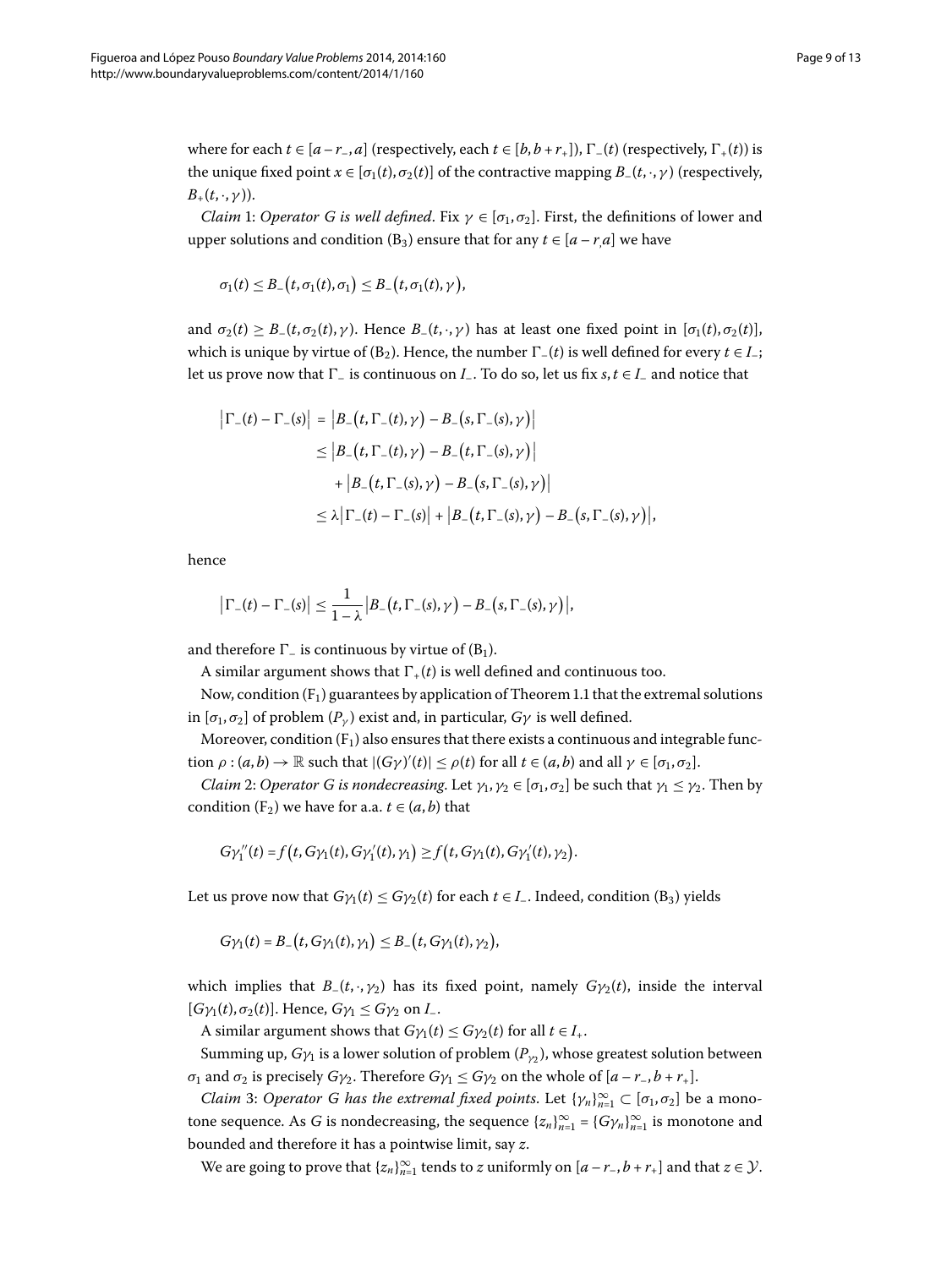First, for *s*,  $t \in [a, b]$ ,  $s < t$ , and every  $n \in \mathbb{N}$  we have

<span id="page-9-0"></span>
$$
\left|z_n(t) - z_n(s)\right| \le \int_s^t \left|z_n'(r)\right| dr \le \int_s^t \rho(r) dr.
$$
\n(2.4)

Second, for *s*,  $t \in I$  and  $n \in \mathbb{N}$  we have

<span id="page-9-1"></span>
$$
\begin{aligned} \left| z_n(t) - z_n(s) \right| &= \left| B_-(t, z_n(t), \gamma_n) - B_-(s, z_n(s), \gamma_n) \right| \\ &\le \left| B_-(t, z_n(t), \gamma_n) - B_-(t, z_n(s), \gamma_n) \right| \\ &\quad + \left| B_-(t, z_n(s), \gamma_n) - B_-(s, z_n(s), \gamma_n) \right| \\ &\le \lambda \left| z_n(t) - z_n(s) \right| + \left| B_-(t, z_n(s), \gamma_n) - B_-(s, z_n(s), \gamma_n) \right|, \end{aligned}
$$

hence

<span id="page-9-2"></span>
$$
\big| z_n(t) - z_n(s) \big| \leq \frac{1}{1 - \lambda} \big| B_{-}\big(t, z_n(s), \gamma_n\big) - B_{-}\big(s, z_n(s), \gamma_n\big) \big|.
$$
 (2.5)

Analogously, for *s*,  $t \in I_+$  and  $n \in \mathbb{N}$  we have

$$
\big| z_n(t) - z_n(s) \big| \leq \frac{1}{1 - \lambda} \big| B_+(t, z_n(s), \gamma_n) - B_+(s, z_n(s), \gamma_n) \big|.
$$
 (2.6)

Since the  $z_n$  are continuous at *a* and *b*, we deduce from (2[.](#page-9-0)4), (2.5), (2.6), and condition  $(B_1)$  that  $\{z_n\}_{n=1}^{\infty}$  is uniformly equicontinuous on  $[a-r_-,b+r_+]$ . Hence  $\{z_n\}_{n=1}^{\infty}$  tends to *z* uniformly on  $[a - r_-, b + r_+]$  and *z* is continuous on  $[a - r_-, b + r_+]$ .

Moreover, (2.4) implies that *z* is absolutely continuous on [ $a$ , $b$ ], thus proving that  $z \in \mathcal{Y}$ . Now we can apply Lemma 2[.](#page-7-0)1 to ensure that operator *G* has the extremal fixed points in  $[\sigma_1, \sigma_2]$ .

*Claim* : *The greatest fixed point of G corresponds with the greatest solution of problem* (2[.](#page-6-0)1) *in* [ $\sigma_1$ ,  $\sigma_2$ ]. Let  $u^*$  be the greatest fixed point of *G*. As  $Gu^* = u^*$ , it is clear that  $u^*$  is a solution of problem (2.1). Now, let  $u \in [\sigma_1, \sigma_2]$  be another solution of (2.1). In this case, both *u* and *Gu* solve  $(P_u)$ , and so  $u \leq Gu$  taking into account that *Gu* is the greatest of such solutions. Now, condition (2.2) implies that  $u \leq u^*$ .

The existence of the least solution of (2.1) in  $[\sigma_1, \sigma_2]$  follows from a proper redefinition of the operator *G*.  $\Box$ 

The next less general version of Theorem 2[.](#page-7-2)1 is easier to use in practice.

**Corollary 2.1** Under the conditions of Theorem 2.1, replace  $(F_1)$  by

 $(F_1)'$  *For each*  $\gamma \in [\sigma_1, \sigma_2]$  *the function*  $f_\gamma(t, u, v) = f(t, u, v, \gamma)$  *satisfies*  $(H_1)$ - $(H_4)$  *with the same function*  $\rho$  *in* (H<sub>4</sub>) *for all*  $\gamma \in [\sigma_1, \sigma_2]$ .

*Then the conclusion of Theorem 2[.](#page-7-2)1 holds.* 

#### **3 An example of application**

We finish this paper with a corollary of our main result which applies to a large family of boundary conditions satisfying stronger conditions that  $(B_1)$ - $(B_3)$ . This corollary is illustrated later with a concrete example.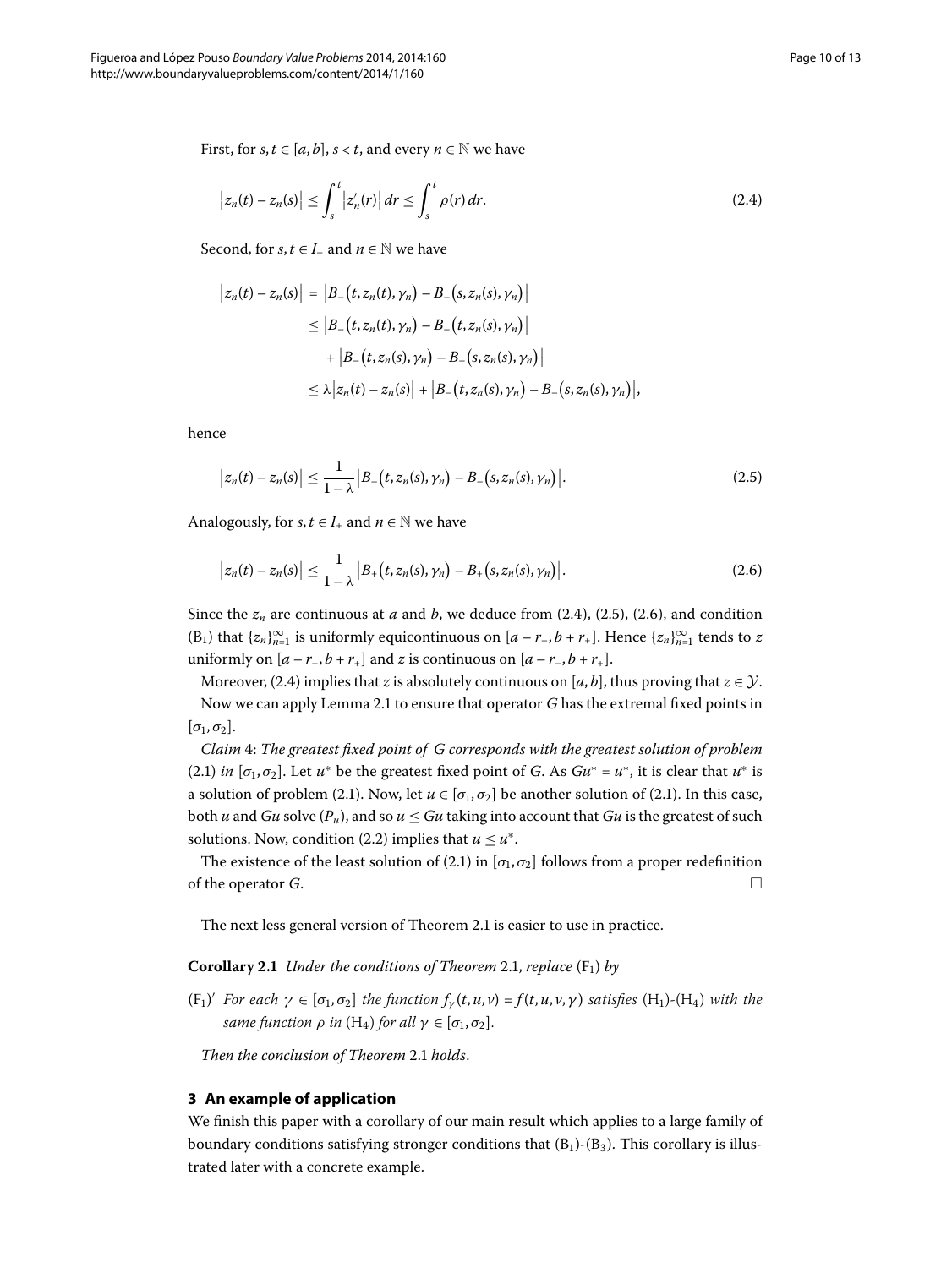<span id="page-10-2"></span>**Corollary 3.1** Let f satisfy  $(F_1)$  (or  $(F_1)'$ ) and  $(F_2)$  and assume that the functions  $B_-, B_+$ *can be written as follows*:

$$
B_{\mp}(t,u,\gamma)=\psi_1(t)+\psi_2(t,\gamma)\psi_3(u).
$$

*Then the following conditions are sufficient to guarantee the conclusion of Theorem 2.1:* 

- $(\widetilde{B}_1)$  *The function*  $\psi_1$  *is uniformly continuous in*  $(a, b)$ *.*
- $(\widetilde{B}_2)$  *For all*  $t \in (a, b)$  *and all*  $\gamma \in [\sigma_1, \sigma_2]$  *the function*  $\psi_2(\cdot, \gamma)$  *is Lipschitzian with Lipschitz constant*  $L_{\nu}$ , *and the function*  $\psi_2(t, \cdot)$  *is nondecreasing. Moreover, there exists*  $L = \sup\{L_{\gamma} : \gamma \in [\sigma_1, \sigma_2]\}.$
- $(\widetilde{B}_3)$  *For all*  $u \in [\min \sigma_1, \max \sigma_2]$  *the function*  $\psi_3$  *is nonnegative, differentiable, and*

<span id="page-10-0"></span>
$$
\left|\psi_3'(u)\right| < \left(\max_{t \in (a,b)} \max\left\{ \left|\psi_2(t,\sigma_1)\right|, \left|\psi_2(t,\sigma_2)\right|\right\} \right)^{-1}.\tag{3.1}
$$

*Proof* We will show that these conditions imply  $(B_1)$ - $(B_3)$ .

To see (B<sub>1</sub>), we take  $t, s \in (a, b)$  and apply  $(\widetilde{B}_2)$  to obtain for  $u \in [\min \sigma_1, \max \sigma_2]$  and *γ*  $\in$  [ $\sigma$ <sub>1</sub>,  $\sigma$ <sub>2</sub>] that

$$
\left|B_{\mp}(t,u,\gamma) - B_{\mp}(s,u,\gamma)\right| \leq \left|\psi_1(t) - \psi_1(s)\right| + \psi_3(u)L|t - s|,
$$

and now (B<sub>1</sub>) follows from  $(\widetilde{B}_1)$  and the fact that  $\psi_3$  is bounded in the compact set  $[\min \sigma_1, \max \sigma_2].$ 

To see (B<sub>2</sub>) we notice that for  $u, v \in [\min \sigma_1, \max \sigma_2], u < v$ , condition  $(\widetilde{B}_3)$  provides that there exists  $\xi \in (u, v)$  such that

<span id="page-10-1"></span>
$$
\left|B_{\mp}(t,u,\gamma)-B_{\mp}(t,\nu,\gamma)\right|\leq \left|\psi_2(t,\gamma)\right|\left|\psi_3'(\xi)\right|\left|u-\nu\right| \quad \text{for all } t\in (a,b), \gamma\in [\sigma_1,\sigma_2].
$$

Then  $(B_2)$  follows from  $(3.1)$ .

Finally, condition ( $\tilde{B}_3$ ) follows from the facts that  $\psi_2(t,\cdot)$  is nondecreasing and  $\psi_3$  is nonegative. nonnegative.

**Example 3.1** Let  $\phi_i$ :  $[0,1] \rightarrow \mathbb{R}$ ,  $i = 1,2$ , be nonincreasing functions (not necessarily continuous), and consider the following functional problem, which includes both a past and a future dependence:

$$
\begin{cases}\n u''(t) = \frac{u^2(t)|u'(t)|}{\lambda t(1-t)} [\phi_1(u(t-1/2)) + \phi_2(u(t+1/2))] & \text{for a.a. } t \in (0,1), \\
u(t) = \int_{-1/2}^{t+1/2} k(s)u(s) ds & \text{for all } t \in [-1/2,0], \\
(2 - u(t))^{2/3} = \sqrt{\frac{5}{2} - t \max_{t \in [-1/2,3/2]} u(t)} & \text{for all } t \in [1,3/2],\n\end{cases}
$$
\n(3.2)

where  $k \in L^1([-1/2, 1/2], [0, +\infty)).$ 

We claim that for sufficiently small value of  $||k||_1$  problem (3.2) has the extremal solutions between the lower solution  $\sigma_1 \equiv 0$  and the upper solution  $\sigma_2 \equiv 1$ . Notice that  $\sigma_1 \equiv 0$  and  $\sigma_2 \equiv 1$  are solutions of the differential equation in (3.2) but not solutions of the whole problem.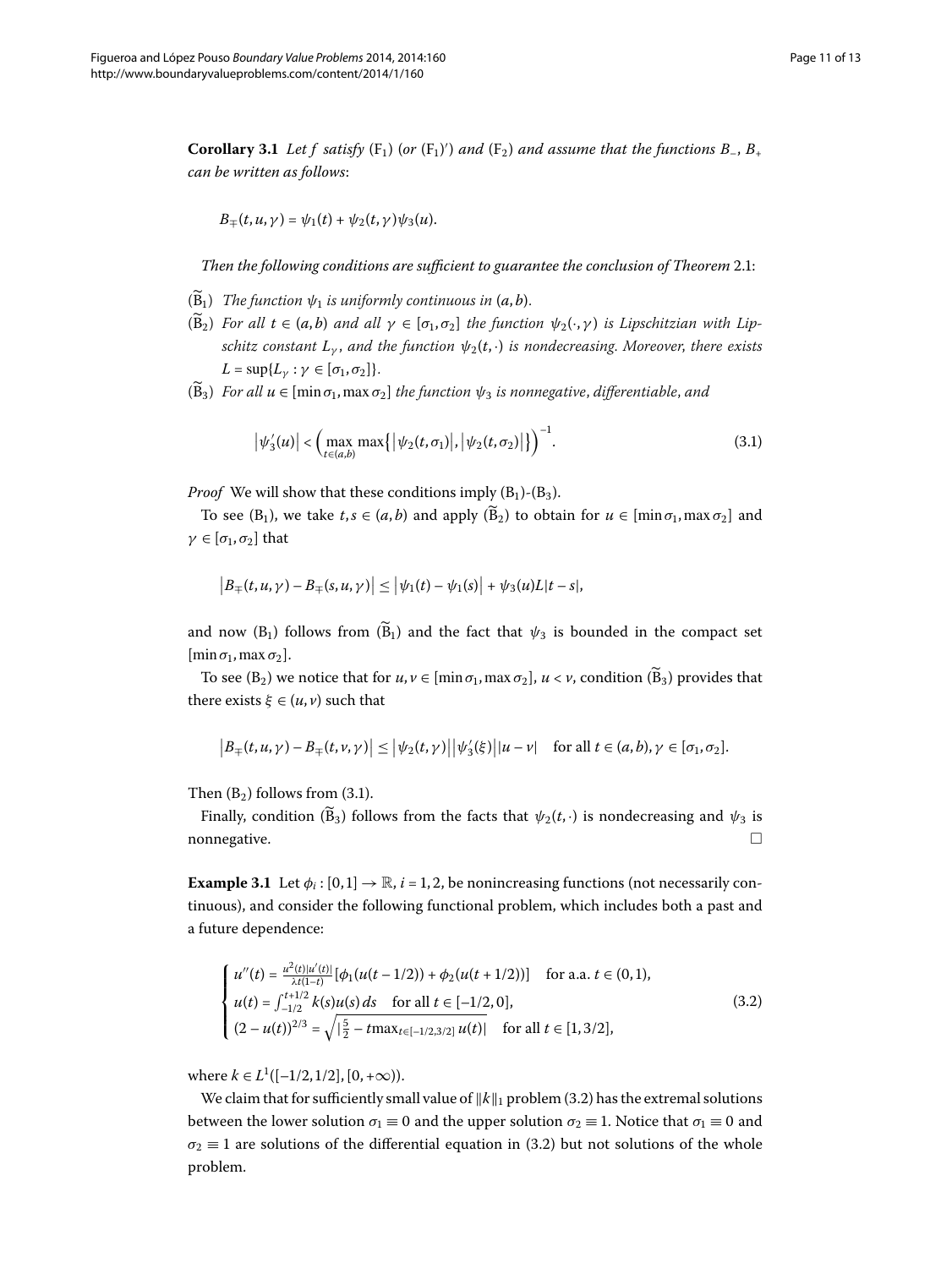This problem falls inside the scope of our main result. To see it, simply define the functions

$$
f(t, u, v, \gamma) = \frac{u^2 |v|}{\lambda t (1 - t)} [\phi_1(\gamma(t - 1/2)) + \phi_2(\gamma(t + 1/2))],
$$
  
\n
$$
B_{-}(t, \gamma) = \psi_{2-}(t, \gamma),
$$
  
\n
$$
B_{+}(t, u, \gamma) = 2 + \psi_{2+}(t, \gamma) \psi_{3+}(u),
$$

where

$$
\psi_{2-}(t,\gamma) = \int_{-1/2}^{t+1/2} k(s)\gamma(s) \, ds
$$

and

<span id="page-11-1"></span>
$$
\psi_{2+}(t,\gamma)=-\sqrt{\left|\frac{5}{2}-t\max_{t\in[-1/2,3/2]}\gamma(t)\right|},\qquad \psi_{3+}(u)=(2-u)^{1/3}.
$$

We are going to use Corollary 3[.](#page-10-2)1 to prove that problem  $(3.2)$  has the extremal solutions between  $\sigma_1 \equiv 0$  and  $\sigma_2 \equiv 1$  provided that

<span id="page-11-0"></span>
$$
\frac{1}{\tilde{\lambda}} = \frac{\max\{|\phi_1(0) + \phi_2(0)|, |\phi_1(1) + \phi_2(1)|\}}{\lambda} \in (0, 1)
$$
\n(3.3)

and

$$
\int_{-1/2}^{1/2} k(s) ds \le 1. \tag{3.4}
$$

First we have to prove that  $\sigma_1$  and  $\sigma_2$  are, in fact, lower and upper solutions. To see that *σ*<sub>1</sub> is a lower solution, notice that *B*<sub>–</sub>(*t*, 0) = 0 and *B*<sub>+</sub>(*t*, 0, 0) =  $2 - 2^{1/3}\sqrt{5/2} \ge 0$ . Now, to check that  $\sigma_2$  is an upper solution, we use

$$
B_{-}(t,1) = \int_{-1/2}^{t+1/2} k(s) \, ds \le 1 \quad \text{by virtue of (3.4)}
$$

and

$$
B_+(t,1,1) = 2 - \sqrt{|5/2 - t|} \le 1 \quad \text{for } t \in (1,3/2).
$$

Let us check the assumptions required in Corollary 3[.](#page-10-2)1. For all  $(t, u, v, \gamma) \in (0, 1] \times [0, 1] \times$  $\mathbb{R} \times [\sigma_1, \sigma_2]$  we have

$$
\left|f(t,u,v,\gamma)\right|\leq \frac{u^2|v|}{\lambda t(1-t)}\left|\phi_1\big(\gamma(t-r_-)\big)+\phi_2\big(\gamma(t+r_+)\big)\right|\leq \frac{|v|+1}{\tilde{\lambda}t(1-t)},
$$

and then the condition (H<sub>4</sub>) is satisfied as in Example 1[.](#page-4-0)1 (with the same function  $\rho$  for all  $\gamma \in [\sigma_1, \sigma_2]$ ), thanks to condition (3.3).